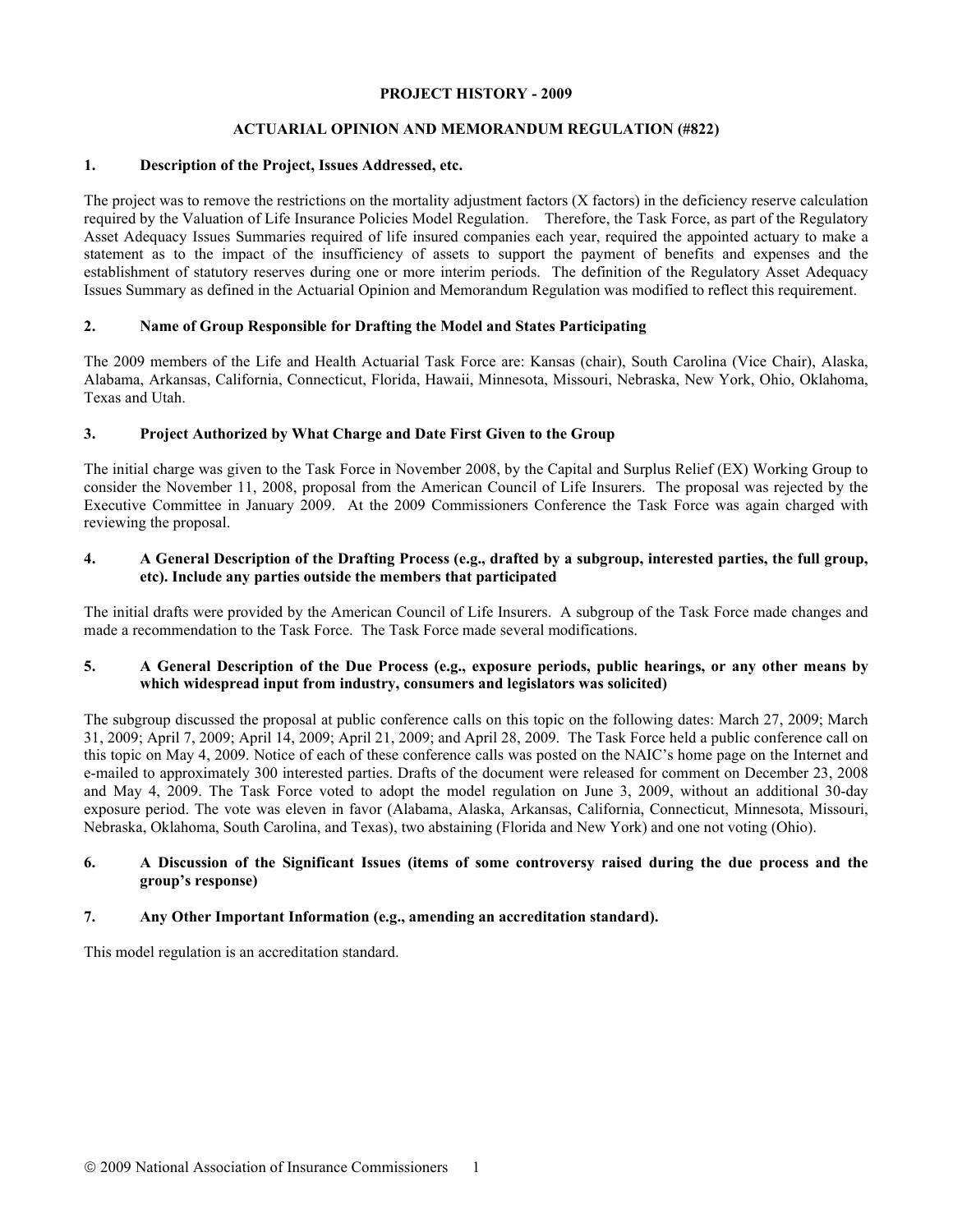#### **PROJECT HISTORY - 2001**

## **ACTUARIAL OPINION AND MEMORANDUM REGULATION (#822)**

### **1. What issues was the project intended to address?**

This project addressed four primary questions: 1) Should small companies be exempt from performing an asset adequacy analysis; 2) What flexibility should be provided commissioners in accepting actuarial opinions based on foreign states' laws; and 3) Should additional information be required to be included in the actuarial memorandum; and 4) Should a confidential summary of the assumptions and results of the asset adequacy analysis be prepared and submitted to the commissioners?

### **2. What states participated in drafting the model?**

The following states are currently members of the Task Force: New Mexico (Chair), California (Vice-Chair), Arkansas, Connecticut, Florida, Illinois, Kansas, Michigan, Minnesota, New Jersey, New York, North Carolina, Ohio, Oklahoma, Oregon, Texas, and Utah

### **3. When was the charge given to the task force, and what was the nature of the charge?**

The AOMR was adopted by the NAIC in 1991. A limited number of revisions to the model were made in the eighteen months subsequent to its adoption. Since that time, discussions have been ongoing relative to numerous aspects of the model. The primary aspects which have been addressed are identified in Item #1.

### **4. What general procedure was followed in drafting the model? What efforts were made to assure that all interested parties were provided an opportunity to comment during the drafting process?**

The efforts of the Task Force were closely coordinated with all industry interested parties. In addition to open sessions at the quarterly meetings of the NAIC, numerous conference calls were held over the last several years to discuss the various drafts of the revised model. Notice of those conference calls were posted on the NAIC's home page on the Internet and e-mailed to approximately 150 interested parties, including representatives of the American Council of Life Insurers, the National Alliance of Life Companies, and the National Fraternal Congress of America. Additionally, representatives of the American Academy of Actuaries and the Actuarial Standards Board provided significant input on this matter.

## **5. What significant issues were raised during the drafting process, and how were those issues resolved?**

#### **a) Should small companies be exempt from performing an asset adequacy analysis?**

All life insurers are required to file an actuarial opinion with their annual financial statement. In 1991, the NAIC adopted the AOMR which, in essence, established a two-tier system for these opinions. Companies whose admitted assets exceed \$500 million are required to conduct sufficient tests such that they can certify that their assets "make adequate provision" for their liabilities, i.e., their actuaries must perform an asset adequacy analysis. Under certain conditions, companies whose admitted assets fall below \$500 million are exempt from this requirement and need only certify that their reserves have been computed in accordance with the formulas specified in the law. (The larger companies must also meet this additional requirement.)

The two-tier system was adopted due to concerns over the expense that asset adequacy analyses would impose on smaller companies. The following excerpt is from the June 3, 1989, Report of the Special Advisory Committee on the Standard Valuation Law: "At the committee's Dec. 1, 1988, meeting, Kenneth Andre, president of Guarantee Reserve Life and then chairman-elect of the National Association of Life Companies, discussed the thrust of the committee's work from a small and medium company perspective. Mr. Andre urged the committee to keep in mind that analyses of the kind being discussed by the committee can represent a major challenge and expense impact for small and medium companies. He said that this should not, however, be interpreted to suggest that such companies would not generally support the goals of this approach to valuation."

The concern stated above continues to be expressed by industry representatives. This excerpt from a April 5, 2000, memo written by Scott Cipinko, Executive Director of the National Alliance of Life Companies ("NALC"), is representative of the fears which have been communicated to the Task Force: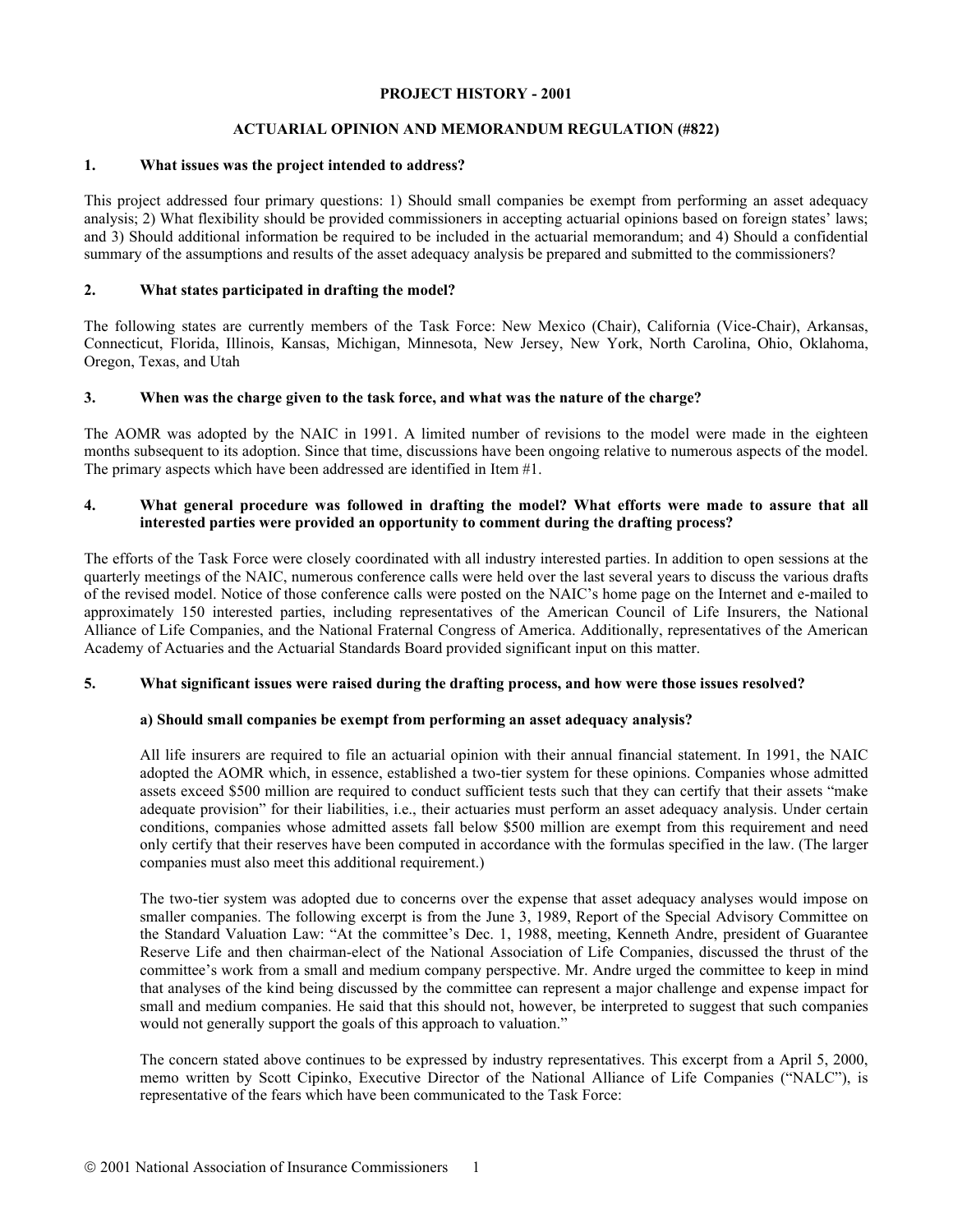The NALC remains opposed to additional testing for two reasons:

- 1) The cost of the testing is not justified by the "Benefit," which is as yet unknown--what benefit will be received for the additional cost? and
- 2) What is the harm to be avoided by the additional testing?

Industry representatives also point out that the current version of the AOMR contains the following language: "the Commissioner may require any company otherwise exempt pursuant to this regulation to submit a statement of actuarial opinion and to prepare a memorandum in support thereof in accordance with Sections 8 and 9 of this regulation if, in the opinion of the Commissioner, an asset adequacy analysis is necessary with respect to the company." They argue that this gives the commissioners all the authority they need to require asset adequacy testing for smaller companies without totally eliminating the exemptions.

Those comments notwithstanding, the Task Force is recommending removal of the exemptions, thereby requiring all companies to demonstrate the adequacy of their reserves. The Task Force is in agreement with the position expressed by the State Variations in Valuation Laws Task Force of the American Academy of Actuaries in its May 10, 1996, report. On page 4, the following recommendation is made:

AOM Model Regulation: Delete Sections 6 and 7 completely. The rationale is:

- Uniform Actuarial Opinions are important, both in terms of policyholder protection and the integrity of the statutory accounting system;
- There is no precedence in GAAP, Risk Based Capital requirements, etc. for different standards based on size;
- Formula reserves alone may not be sufficient;
- Foreign states are more likely to accept a domiciliary state's AOM if the reserves are tested for adequacy.

The Task Force does recognize that the issue of expenses is a legitimate concern. During this project, the Task Force has received the assistance of the Actuarial Standards Board, which has developed revised standards of actuarial practice relative to this matter. The revised standards are currently being exposed and will be finalized later this year. They provide for the actuary to perform necessary testing based on the degree of risk inherent in the contracts sold. This ranges from very little (in some cases only intermittent testing is necessary) to cash flow modeling. This availability of a range of methods will allow each company to choose the one (or combination) which best fits its circumstances, thereby minimizing the expense each will incur in fulfilling this requirement.

### **b) What flexibility should be provided commissioners in accepting actuarial opinions based on foreign states' laws?**

Section 3A of the Standard Valuation Law requires the filing of an actuarial opinion stating that "reserves and related actuarial items…comply with applicable laws of this state. The commissioner shall define by regulation the specifics of this opinion and add any other items deemed to be necessary to its scope." In implementing that provision, the current AOMR requires all companies to file an actuarial opinion that the reserves 1) meet the requirements of the law of the state of domicile and 2) are at least as great, in the aggregate, as required by the state in which the filing is made. Many industry representatives strongly object to the second provision. They argue that it is an unreasonable burden for them to monitor compliance of their reserves relative to the laws of every state in which they do business. They want this second provision eliminated, so that they only have to certify that they meet the requirements of their state of domicile.

On the other side, many regulators are strongly opposed to eliminating the "state of filing" provision. They argue that that this would amount to a usurpation of their right to impose the solvency standards they believe are best for companies (both domestic and foreign) that do business in their state. They also argue that, if this rule were to be implemented, companies domiciled in states with relatively weaker reserving laws would have an unfair advantage over other companies. (In response to that argument, critics of the current requirement maintain that the accreditation process assures that each state has appropriate reserving requirements.)

In an effort to reach a compromise, the Task Force is proposing amendments to the AOMR. The general standard will be maintained that reserves are subject to the laws of the state where the statement is filed, i.e., a State A domestic operating in State B will remain subject to State B's laws relative to reserves. However, State B would then have three options that may be used in lieu of simply requiring the "state of filing" opinion. In essence, the